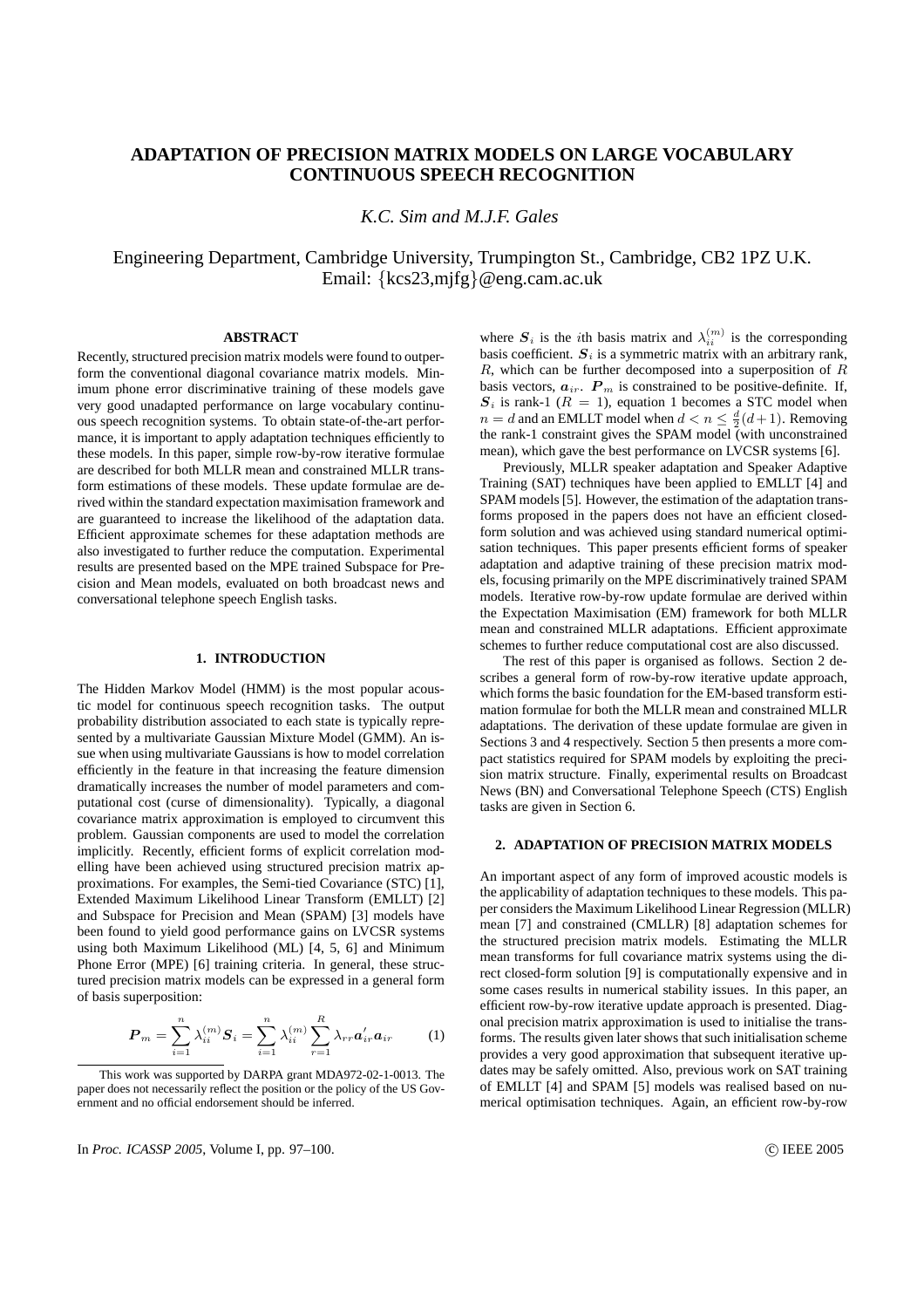iterative closed-form solution is derived in this paper.

The row-by-row iterative update formulae for MLLR mean and CMLLR transformation matrices are derived within the standard Expectation Maximisation (EM) framework. The general form of the auxiliary function to be maximised is given by

$$
\mathcal{Q}(\boldsymbol{W}^r) = K + \eta \beta \log |\boldsymbol{W}^r| - \frac{1}{2} \sum_{m=1}^{M_r} \text{Tr}(\boldsymbol{P}_m \boldsymbol{X}^{(mr)}) \quad (2)
$$

where  $W^r$  is the transformation matrix, K subsumes terms independent of  $W^r$ ,  $\eta$  is a selector variable that is set to 0 and 1 for pendent of *W*, *η* is a selector variable that is set to 0 and 1 for MLLR mean and CMLLR respectively,  $β = \sum_{m=1}^{M_r} \sum_{t=1}^{T} \gamma_m(t)$ ,  $M_r$  is the number of component in regression class  $r, \gamma_m(t)$  is the posterior of component  $m$  at time  $t$  and

$$
\boldsymbol{X}^{(mr)}=\sum_{t=1}^T\gamma_m(t)(\boldsymbol{x}_{mt}-\boldsymbol{W}^{r}\boldsymbol{y}_{mt})(\boldsymbol{x}_{mt}-\boldsymbol{W}^{r}\boldsymbol{y}_{mt})'
$$

 $x<sub>mt</sub>$  and  $y<sub>mt</sub>$  can either be the observation vector or the mean vector depending on the adaptation scheme.  $y_{mt}$  is the vector to be adapted. Differentiating equation (2) with respect to  $w_i^r$ , the *i*th row of  $\boldsymbol{W}^r$ , yields

$$
\frac{\partial \mathcal{Q}(\boldsymbol{W}^r)}{\partial \boldsymbol{w}_i^r} = \eta \beta \frac{\boldsymbol{c}_i}{\boldsymbol{c}_i \boldsymbol{w}_i^{r'}} - \boldsymbol{w}_i^{r'} \boldsymbol{G}^{(rii)} + \boldsymbol{k}^{(ri)}
$$
(3)

where  $c_i$  is the cofactors of the *i*th row of  $W^r$  and

$$
\boldsymbol{G}^{(rij)} = \sum_{m=1}^{M_r} p_m(i,j) \boldsymbol{G}_m \tag{4}
$$

$$
\boldsymbol{k}^{(ri)} = \sum_{m=1}^{M_r} \boldsymbol{p}_m(i) \boldsymbol{K}_m - \sum_{j=1, j \neq i}^d w_j^r \boldsymbol{G}^{(rij)} \qquad (5)
$$

 $p_m(i, j)$  and  $p_m(i)$  denotes the  $(i, j)$ th element and *i*th row of  $P<sub>m</sub>$  respectively. The component level statistics are given by

$$
G_m = \sum_{t=1}^T \gamma_m(t) \boldsymbol{y}_{mt} \boldsymbol{y}_{mt}' \quad \text{and} \quad \boldsymbol{K}_m = \sum_{t=1}^T \gamma_m(t) \boldsymbol{x}_{mt} \boldsymbol{y}_{mt}'
$$

Next, row-by-row estimation formulae for MLLR mean and CM-LLR adaptations are derived in Section 3 and 4 respectively.

## **3. MLLR MEAN ADAPTATION**

MLLR adaptation of the mean vector [7] can be written as

$$
\hat{\boldsymbol{\mu}}_m = \boldsymbol{A}^r \boldsymbol{\mu}_m + \boldsymbol{b}^r = \boldsymbol{W}^r \boldsymbol{\xi}_m \tag{6}
$$

where  $A^r$  and  $b^r$  are the  $d \times d$  linear transformation matrix and the bias vector respectively associated to the regression class,  $r$  $(m \in r)$ .  $\mu_m$  and  $\hat{\mu}_m$  denote the original and adapted mean vectors respectively for component m.  $\mathbf{W}^r = [\mathbf{A}^r \mid \mathbf{b}^r]$  and  $\xi_m = [\mu_m^{''} 1]'$  are the augmented transformation matrix and mean vector respectively. These parameters can be estimated by solving equation (3) with  $x_{mt} = o_t$  and  $y_{mt} = \xi_m$ . Thus,

$$
G_m = \beta_m \xi_m \xi'_m \quad \text{and} \quad K_m = u_m \xi'_m
$$

where the sufficient statistics are given by

$$
\beta_m = \sum_{t=1}^T \gamma_m(t) \qquad \mathbf{u}_m = \sum_{t=1}^T \gamma_m(t) \mathbf{o}_t
$$

With  $\eta = 0$ , equating (3) to zero and solve for  $w_i^r$  gives the ML update as

$$
\boldsymbol{w}_i^r=\boldsymbol{G}^{(rii)-1}\boldsymbol{k}^{(ri)}
$$

This update formula is dependent on the other rows through the term  $\mathbf{k}^{(ri)}$  in equation (5). Hence, an initial estimate of  $\mathbf{W}^r$  is required and an iterative approach used. Although  $W^r$  can be initialised as an identity matrix, a better starting value may be found by using a diagonal precision matrix approximation, where  $p_m(i, j) = 0$  for  $j \neq i$ . Equation (5) simplifies to that of a diagonal covariance matrix system [7]. In fact, the results presented later indicates that subsequent row-by-row iterations yield very little gain in terms of likelihood and the diagonal precision matrix approximation itself gives good estimates.

#### **4. CONSTRAINED MLLR ADAPTATION**

A simple way to achieve variance adaptation for structured precision matrix models is to train speaker-dependent basis matrices. The efficiency of this kind of variance adaptation depends on the computational cost of the basis matrix update of the precision matrix model. This approach is computationally inefficient for EMLLT and SPAM models. Alternatively, feature space CM-LLR transforms may be used, where a single transformation matrix is estimation for both the mean vector and the covariance matrix. This can also be viewed as a feature-based speaker normalisation [10] technique where speaker-dependent feature transform is estimated. In CMLLR, a linear feature transformation matrix,  $W^r = [A^r | b^r]$ , is estimated for each regression class, r such that

$$
\hat{\zeta}_t = A^{\dagger} o_t + b^{\dagger} = W^{\dagger} \zeta_t \tag{7}
$$

where  $\zeta_t$  and  $\hat{\zeta}_t$  are the augmented vectors of the original and adapted observation respectively. Again, equation (2) is maximised to obtain the ML estimate of  $\dot{W}^r$ , but now with  $x_{mt} = \mu_m$  and  $\boldsymbol{y}_{mt} = \boldsymbol{\zeta}_t$ . Thus,

$$
G_m = \sum_{t=1}^{T} \gamma_m(t) \zeta_t \zeta_t' \quad \text{and} \quad \boldsymbol{K}_m = \boldsymbol{\mu}_m \boldsymbol{u}'
$$

The sufficient statistics are  $\beta$ ,  $\bm{G}_m$  and  $\bm{u}_m = \sum_{t=1}^T \gamma_m(t) \bm{\zeta}_t$ . Set-The sumeron statistics are  $\rho$ ,  $G_m$  and  $u_m - \sum_{t=1}^{\infty} \gamma_m(v) \zeta_t$ . Setting equation (3) to zero with  $\eta = 1$  yields the ML update for each row of  $\boldsymbol{W}^r$  as

$$
\boldsymbol{w}_i^r = \alpha \left( \boldsymbol{c}_i + \lambda \boldsymbol{k}^{(ri)} \right) \boldsymbol{G}^{(rii)-1} \tag{8}
$$

Equation (8) is similar to the update formula derived for the case of diagonal covariance matrix [10], differed by the term  $k^{(ri)}$ , which also depends on other rows in this case.  $\alpha$  is found by solving a quadratic equation as described in [10]. It is easy to see that when  $p_m(i, j) = 0$  for  $j \neq i$ , equation (8) simplifies to the case of diagonal covariance matrix systems.

Unlike the case of MLLR mean, diagonal precision matrix approximation does not work for constrained MLLR because the estimated transforms operates on both the mean vectors and the precision matrices. However, the CMLLR transforms estimation process for SPAM models can be approximated using a diagonal covariance matrix model. For good approximation, this model should be the starting point used to train the SPAM model.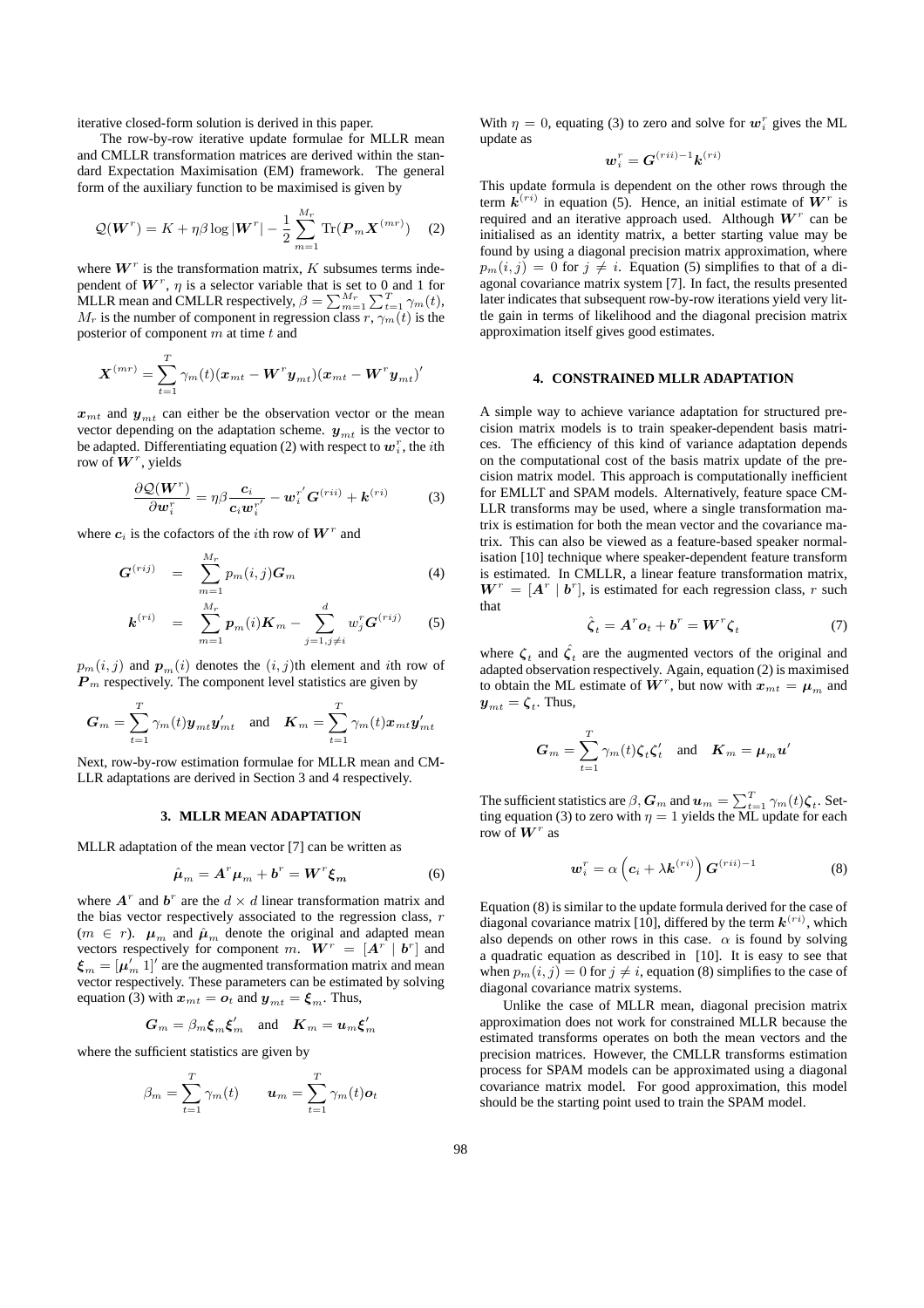## **5. SUFFICIENT STATISTICS FOR SPAM MODELS**

The required statistics associated to each regression class  $r$  for both MLLR mean and CMLLR adaptations are  $G^{rij}$  for  $1 \le i \le j$  $d; 1 \leq j \leq i$  and  $k^{ri}$  for  $1 \leq i \leq d$ , as given by equations (4) and (5) respectively. The number of parameters to be stored for these statistics are  $[\frac{d}{2}(d+1)]^2 + d^2$ , which is dominated by  $G^{(rij)}$ . For structured precision matrix models, the memory requirement can be reduced by exploiting the basis superposition structure. Substituting equation (1) into equation (4) yields

$$
\boldsymbol{G}^{(rij)} = \sum_{b=1}^{n} s_b(i,j) \boldsymbol{G}^{(rb)} \text{ and } \boldsymbol{G}^{(rb)} = \sum_{m=1}^{M_r} \lambda_{bb}^{(m)} \boldsymbol{G}_m
$$

where  $s_b(i, j)$  denotes the  $(i, j)$ th element of the *b*th basis matrix,  $\boldsymbol{S}_b$  and  $1 \leq b \leq n$ . So, instead of storing  $\frac{d}{2}(d+1)$  terms of  $\boldsymbol{G}^{(rij)}$ , only *n* terms of  $G^{(rb)}$  are needed. Thus, the required memory is reduced from the order  $O(d^4)$  to  $O(nd^2)$ . These statistics are directly related to those presented in [5] where  $\bm{G}_1^k$  and  $\bm{G}_4^k$  are the same as  $G^{(rb)}$  for MLLR mean and CMLLR cases respectively. The notation  $k$  used in [5] has the same meaning as  $b$  used in this paper. Also,  $G_3^k$  relates to  $K^{(rb)} = \sum_{m=1}^{M_r} \lambda_{bb}^{(m)} K_m$ .

### **6. EXPERIMENTAL RESULTS**

Experimental results are presented based on two LVCSR English tasks: Broadcast News (BN) and Conversational Telephone Speech (CTS). 12 PLP coefficients were used with the C0 energy term, first, second and third derivatives to form a 52-dimensional feature vector. Side-based vocal tract length, cepstral mean and cepstral variance normalisations were only used in the CTS task. Systems were built using triphone models with approximately 6000 distinct states, within the 39-dimensional HLDA subspace. CMLLR transforms were used for building SAT models. Instead of training the SAT+SPAM system from the SPAM system, the training approach described in [5] was adopted, where a speaker adaptively trained diagonal covariance matrix system (SAT+DIAGC) was used as the starting point. In other words, the SPAM precision matrix modelling was performed within the SAT feature space. In testing, MLLR mean transforms for the SPAM models were estimated using two row-by-row iterations as described in Section  $3 \text{ (mllr)}$  or simply approximated using the diagonal precision matrix assumption (mllr+). Similarly, the CMLLR transforms were estimated either using the exact method (cmllr) as described in Section 4 or approximated using a SAT+DIAGC system  $(cmllr+)$ .

Figure 1 illustrates the change in the average log likelihood of one speaker with increasing number of iterations for both MLLR mean and CMLLR adaptations. On each iteration, the component alignment was recomputed based on the transforms estimated in the previous iteration. The average log likelihood was found to increase upon every iteration. In Figure  $1(a)$ , there is very little difference between the mllr and mllr+ methods for MLLR mean transform estimation. For CMLLR, the log likelihood gain from using the cmllr method is about twice that of the approximated method,  $cmlllrr+$ , as depicted in Figure 1(b).

Word Error Rate (WER) performance was also examined. For BN task, 16-component models were trained using 374 hours of bnetrain04sub training data. This consists of 143 hours of carefully annotated data and 231 hours of lightly supervised data. Adaptation experiments were conducted based on three 3-hour test sets: eval03, dev04 and dev04f. 4-gram rescoring lattices



**Fig. 1**. Change in average log likelihood of one speaker on CTS with increasing number of MLLR iterations for (a) MLLR mean and (b) CMLLR, for 28-component SPAM model

were generated using an adapted HLDA system<sup>1</sup>. Rescoring results are summarised in Table 1. For MLLR mean adaptation, a

| System       | Adapt    | Test Set WER (%)   |       |        |  |  |
|--------------|----------|--------------------|-------|--------|--|--|
|              | Config   | eval <sub>03</sub> | dev04 | dev04f |  |  |
| <b>DIAGC</b> | mllr     | 10.7               | 13.2  | 20.0   |  |  |
| <b>SPAM</b>  | $mllr+$  | 10.6               | 13.1  | 19.5   |  |  |
|              | mllr     | 10.6               | 13.1  | 19.5   |  |  |
| SAT+DIAGC    | cmllr    | 10.6               | 13.1  | 19.5   |  |  |
| $SAT+SPAM$   | $cmllr+$ | 10.2               | 12.7  | 18.6   |  |  |
|              | cmllr    | 10.2               | 12.8  | 18.8   |  |  |

**Table 1**. Comparisons of MLLR mean and CMLLR adaptations for 16-comp DIAGC and SPAM models on BN system

gender dependent (GD) DIAGC system was chosen as the baseline. This system gave WERs of 10.7%, 13.2% and 20.0% on the three test sets. The exceptionally poor performance on dev04f is due to the large mismatch between the training and the test data. Both  $mllr+$  and  $mllr$  configurations yielded the same performance, which is 0.1% absolute better than the baseline on eval03 and dev04. The gain on dev04f is larger, 0.5% absolute. This shows that MLLR mean adaptation can be efficiently approximated with the diagonal precision matrix assumption for the SPAM models and other forms of precision matrix models such as EMLLT.

Also, two forms of CMLLR adaptation for SAT+SPAM models were compared using the SAT+DIAGC system as the baseline. This system has the same WER performance as the MLLR mean adapted SPAM system. The  $cm11r+$  configurations gained 0.4% absolute on the first two test sets and 0.9% on dev04f. Again, there is a large gain from the adapted SPAM models due to the mismatch between the training and test sets. Similar performance was obtained on eval03 using the exact cmllr configuration. Surprisingly, 0.1% and 0.2% degradations were observed on dev04 and dev04f although the likelihood of the test data given these transforms was higher than those approximated using cmllr+. Apart from the gains from the  $mllr+$  and  $mllr$  SPAM models on

<sup>&</sup>lt;sup>1</sup>Similar to the P2 stage of the CU-HTK evaluation system